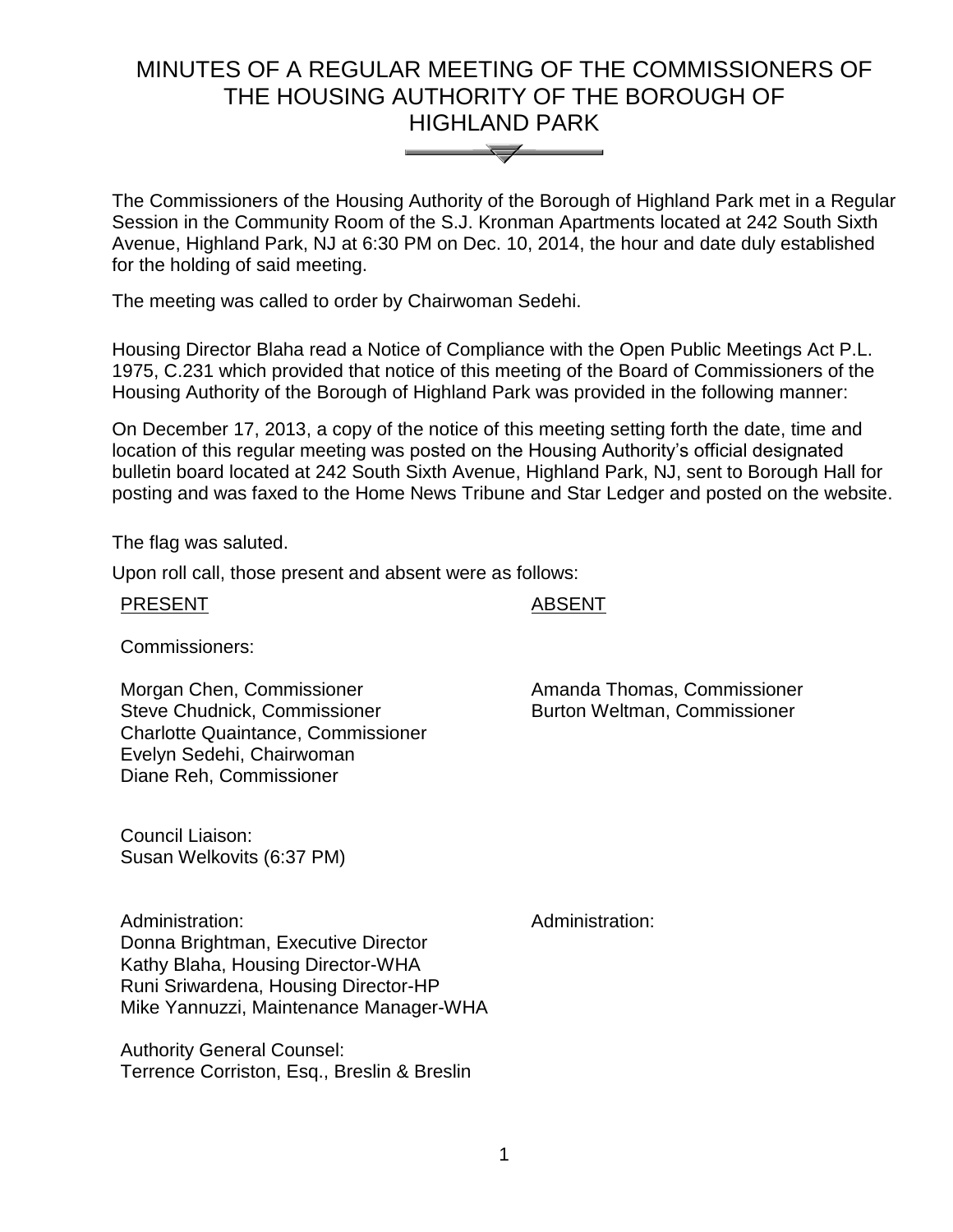## Minutes:

A motion to approve the minutes of the regular meeting held on Nov. 12, 2014 was made by Commissioner Reh and seconded by Commissioner Chen.

| <b>ROLL CALL:</b> |             |                | Chen Chudnick Quaintance Reh Sedehi Thomas Weltman |  |  |
|-------------------|-------------|----------------|----------------------------------------------------|--|--|
| AYES:             |             |                | Chen Chudnick Quaintance Reh Sedehi                |  |  |
| NAYS:             | <b>None</b> |                |                                                    |  |  |
| Abstain:          | <b>None</b> |                |                                                    |  |  |
| Absent:           |             | Thomas Weltman |                                                    |  |  |

The Chair thereupon declared said motion approved.

#### Public Comment:

Chairwoman Sedehi congratulated Commissioner Chen on his new addition, baby Tiger.

Juan Ratliff, Apt. 219, family housing, stated that Housing Manager Sriwardena had a meeting with the Park Terrace tenants which he attended. It was stated that tenants are responsible for keeping their porches clean from debris and snow and it's in the lease. He stated that he would not clean the porch because he does not own it. He also stated that the Authority always takes his neighbors side, not his in a dispute.

#### Communications:

Chairwoman Sedehi asked if Bill Snyder was attending tonight's meeting.

Executive Director Brightman replied that he intended to but had a personal matter and would come to the January meeting.

# Reports:

Executive Director Brightman's report – The Board congratulated the staff on the PHAS score – 97 out of 100.

Attorney's report – Counsel Corriston reported he is working on an eviction matter with Runi Sriwardena.

Accountant's report – Chairwoman Sedehi established a review committee for the accounting RFP's due to Executive Director Brightman by January 7. The committee will consist of Amanda Thomas, Steve Chudnick and Diane Reh.

The request for the extra day off was withdrawn by Executive Director Brightman.

JIF – Chairwoman Sedehi commented on the dividend Highland Park will receive from JIF in the amount of \$3,070.75.

Housing Manager Sriwardena's report – Commissioner Chen asked if the electric fire was due to socket overload.

Housing Manager Sriwardena answered that this was due to a faulty coffee pot.

Commissioner Chen asked why the smoke detector did not work.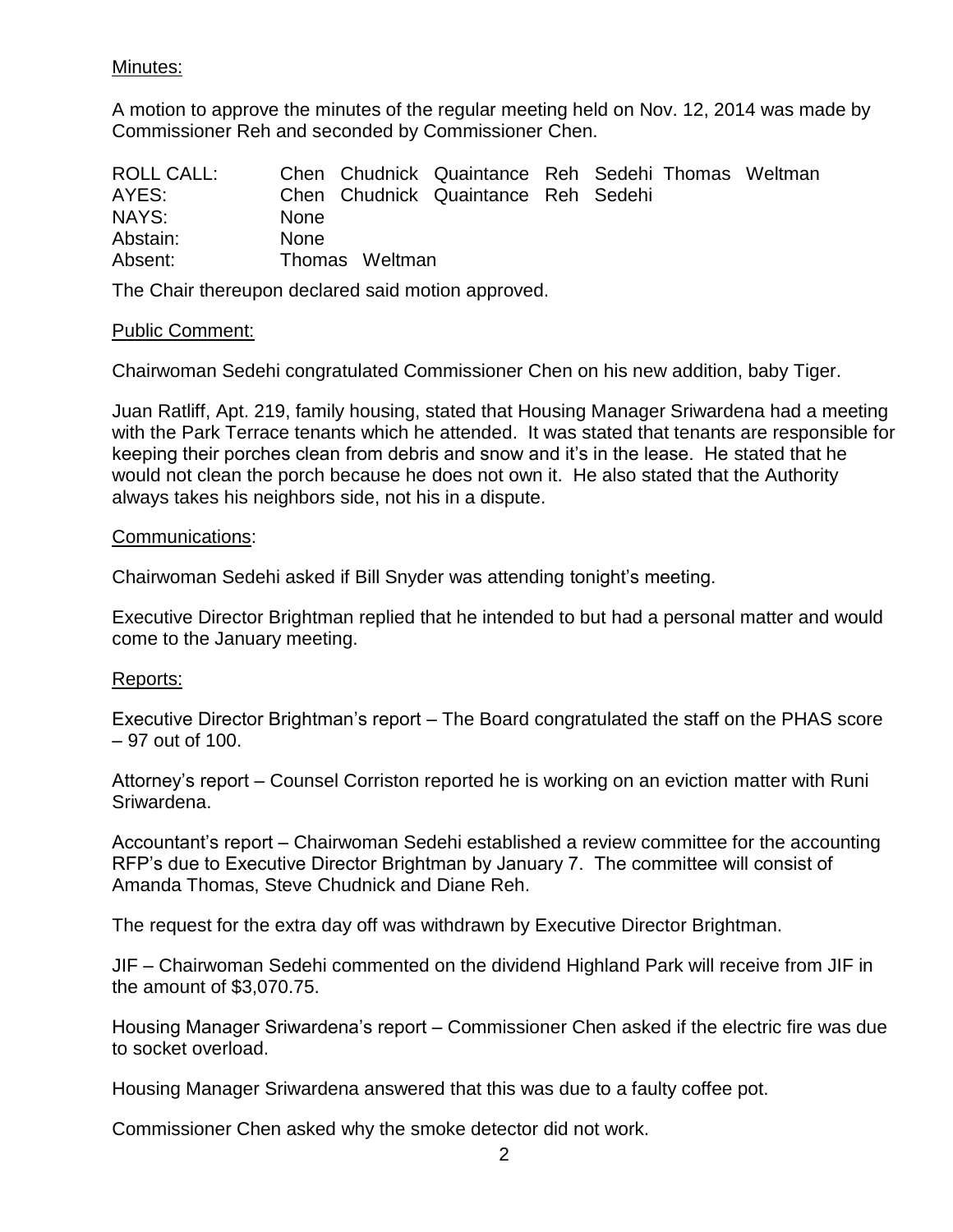Ms. Sriwardena stated that it did but there was some confusion.

Tenants in the audience stated that the alarm did not go off.

Executive Director Brightman asked Housing Manager to get the fire investigation report as suggested by Commissioner Reh.

Gus Patino's report – Board members commented on the thoroughness of Gus' report.

Chairwoman Sedehi asked how we deal with tenants that have backups.

Maintenance Supervisor Yannuzzi responded that it's hard to tell where the backup comes from.

Executive Director Brightman asked Housing Manager Sriwardena to bring this up at the next tenant meeting and to ask then not to put grease, wipes, etc., down the drain or in the toilet.

Committee Reports – Chairwoman Sedehi asked Facility Chair Chen to review the information the Executive Director sent out on the pull cords and landscaping services. Commissioner Chudnick will assist Commissioner Chen.

#### RESOLUTIONS

a) Reso #2014-36 – Adopting Monthly Bill List

Motion moved by Commissioner Chen and seconded by Commissioner Chudnick to adopt Resolution #2014-36.

#### **Discussion**

Chairwoman Sedehi asked about the interest on answer anytime.

Executive Director Brightman stated that it was taken off the bill.

| ROLL CALL: |             |                | Chen Chudnick Quaintance Reh Sedehi Thomas Weltman |  |  |
|------------|-------------|----------------|----------------------------------------------------|--|--|
| AYES:      |             |                | Chen Chudnick Quaintance Reh Sedehi                |  |  |
| NAYS:      | <b>None</b> |                |                                                    |  |  |
| Abstain:   | <b>None</b> |                |                                                    |  |  |
| Absent:    |             | Thomas Weltman |                                                    |  |  |

The Chair thereupon declared said motion approved.

b) Reso #2014-37 – Appointment of a Fund and Alternate Fund Commissioner

Motion moved by Commissioner Chen and seconded by Commissioner Reh to adopt Resolution #2014-37.

| <b>ROLL CALL:</b> |             |                | Chen Chudnick Quaintance Reh Sedehi Thomas Weltman |  |  |
|-------------------|-------------|----------------|----------------------------------------------------|--|--|
| AYES:             |             |                | Chen Chudnick Quaintance Reh Sedehi                |  |  |
| NAYS:             | <b>None</b> |                |                                                    |  |  |
| Abstain:          | <b>None</b> |                |                                                    |  |  |
| Absent:           |             | Thomas Weltman |                                                    |  |  |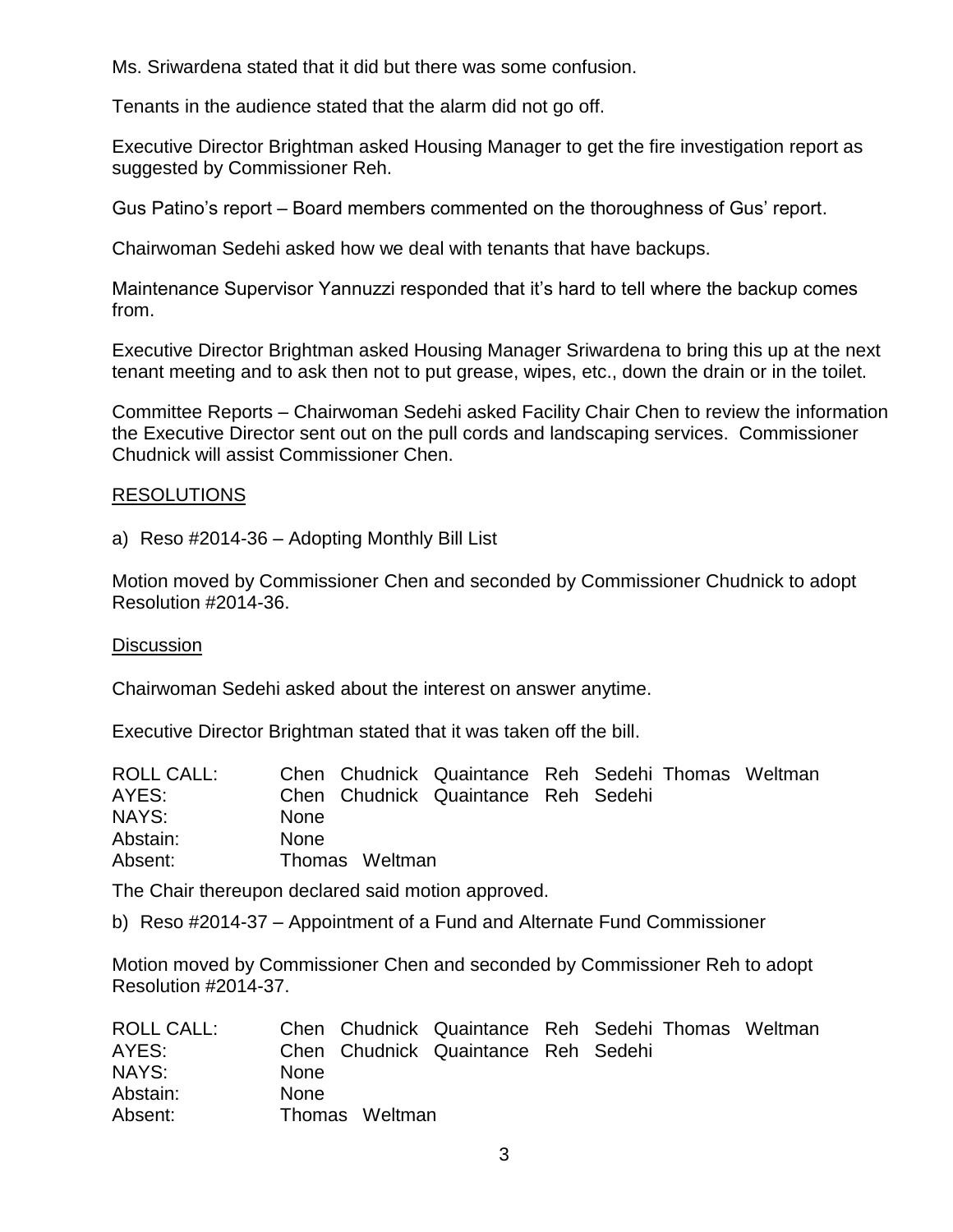The Chair thereupon declared said motion approved.

c) Reso #2014-38 – Annual Notice of Regular Meetings

Motion moved by Commissioner Chudnick and seconded by Commissioner Chen to adopt Resolution #2014-38.

#### Discussion

Commissioner Reh asked if November 11<sup>th</sup> was Veteran's Day.

Housing Manager Blaha responded that it is not.

| ROLL CALL: |             |                | Chen Chudnick Quaintance Reh Sedehi Thomas Weltman |  |  |
|------------|-------------|----------------|----------------------------------------------------|--|--|
| AYES:      |             |                | Chen Chudnick Quaintance Reh Sedehi                |  |  |
| NAYS:      | <b>None</b> |                |                                                    |  |  |
| Abstain:   | <b>None</b> |                |                                                    |  |  |
| Absent:    |             | Thomas Weltman |                                                    |  |  |

The Chair thereupon declared said motion approved.

#### New Business

Commissioner Reh stated that she saw Bob MacKinney and that Al Garlotti was not feeling well and to keep him in our thoughts.

Chairwoman Sedehi stated that the newsletter now goes to former commissioners.

Executive Director Brightman stated that Bob MacKinney came for lunch today.

Housing Manager Sriwardena stated that the laundry room was now in service. She further stated that we were waiting for rolling dumpsters to come in to put in the former laundry room so that tenants would not have to go outside to take out their garbage in inclement weather. The carpenter is putting a door on the room as well.

Executive Director Brightman stated that the garbage room will be closed after hours and on weekends.

Chairwoman Sedehi asked Councilwoman Welkovits if she had a report.

Councilwoman Welkovits stated that she did not and all is good.

#### Second Public Comment

Dolores Van Leu stated that the Veteran's program that Runi Sriwardena did was nice and everyone enjoyed it.

The Board shared her sentiment.

Ms. Van Leu then asked about the garbage.